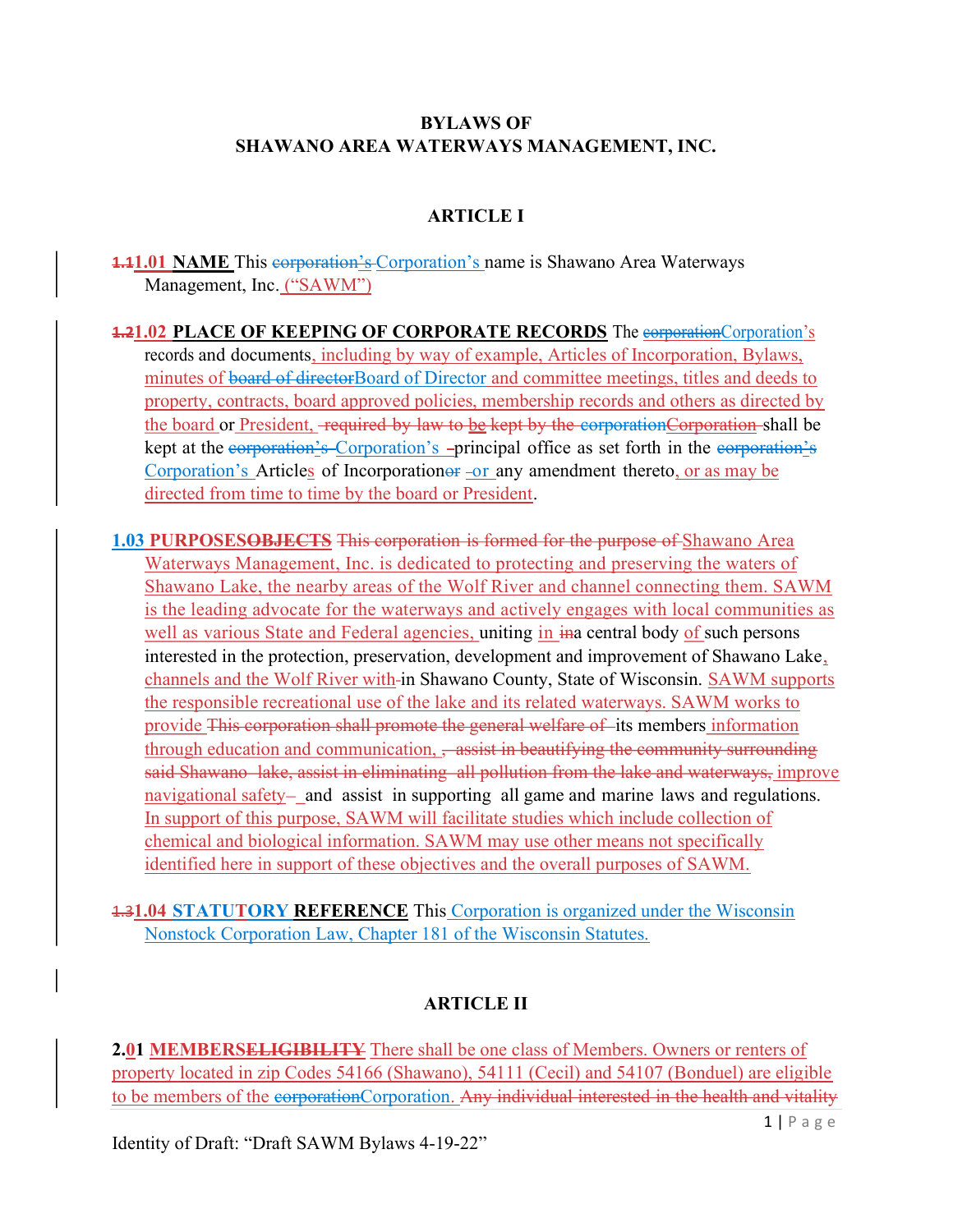of Shawano Lake and its surrounding waterways shall be eligible for membership in the corporation.

2.02 MEMBERSHIP Membership shall become effective for any given fiscal year of the corporationCorporation upon payment to the corporationCorporation of annual dues. fifteen (15) days after filing of an application for membership with the Secretary of the corporation and the payment of membership dues.

**2.03 VOTING** Members shall be entitled to one vote per parcel of realestatereal estate owned or rented by the member. /resided in for at least one month per year. Members owning or renting more than one qualifying property are entitled to only one vote. There shall be only one member per each parcel of real estate/residence resided in for one month per year allowed to vote.

## ARTICLE III

**3.01 DUES** Dues shall be  $$250.00$  per calendar year, or such amount as may, from time to time, be established by the Board of Directors of this corporationCorporation.

## ARTICLE IV MEMBERSHIP MEETINGS

4.01 ANNUAL MEETING The annual meeting of the membership shall be held on the first Saturday in June (or at such other time and date within thirty (30) days before or after said date as may be fixed by or under the authority of the Board of Directors), for the purpose of electing Directors and for the transaction of such other business as may come before the meeting.

4.02 SPECIAL MEETING Special meetings of the membership for any purpose or purposes, may be called by the President or three or more of the Board of Directors or by the person designated in the a written request of the holders of not less than one-half of all members shares of the association entitled to vote at the meeting.

4.03 PLACE OF MEETING The Board of Directors may designate any place within Shawano County, State of Wisconsin, as the place of meeting for any annual meeting or for any special meeting.

4.04 NOTICE OF MEETING Written nNotice stating the place, day and hour of meeting and, in case of a special meeting, the purpose or purposes for which the meeting is called, shall be givendelivered not less than seven days nor more than fifty days before the date of the meeting, either personally or by mail. Notice may be given in person, by mail, by email, by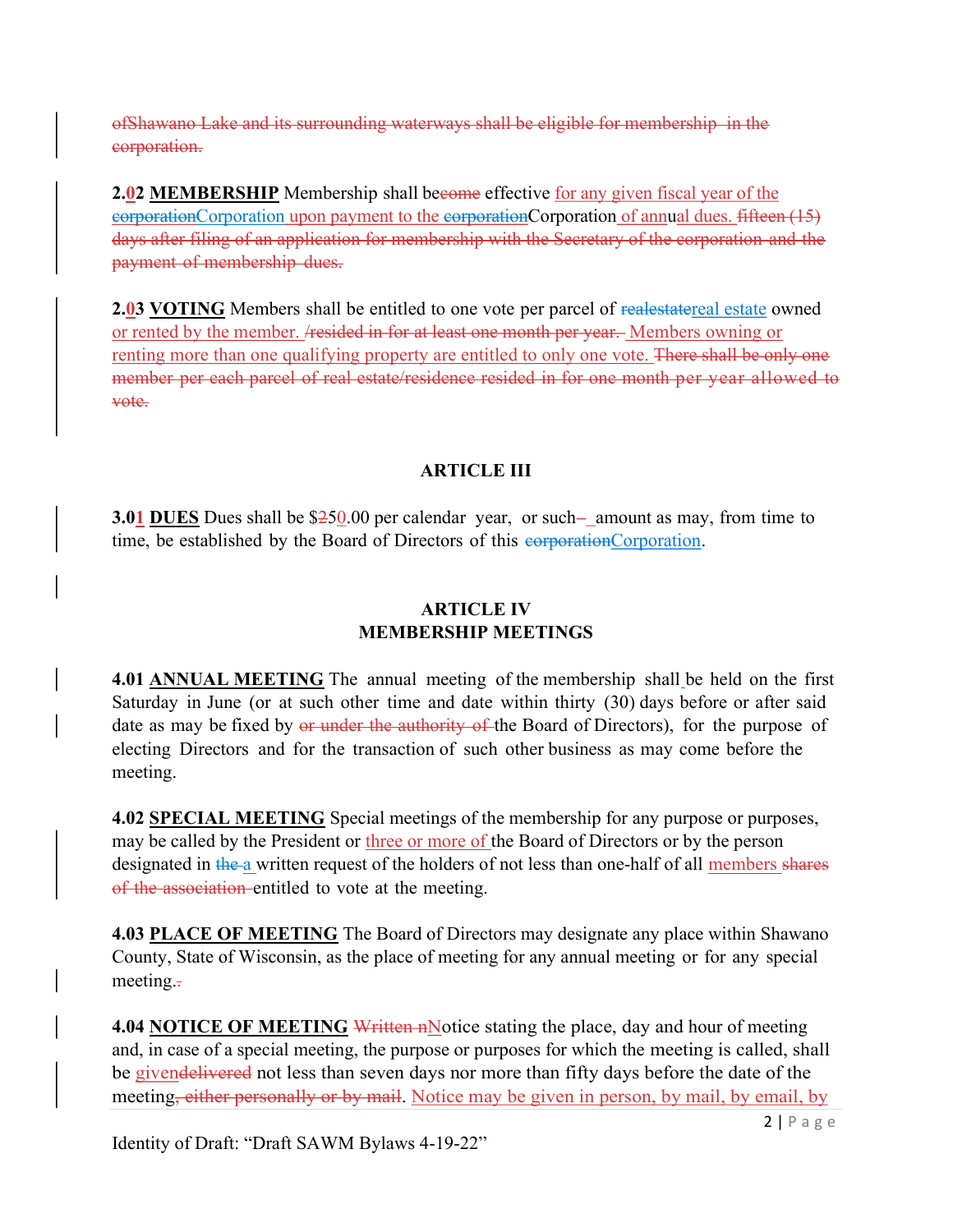text, or any other electronic means directed to the specific member. If mailed, such notice shallbe be deemed to be delivered when deposited in the United States mail, addressed to the sharehole; lermember at his/her address as it appears in the membership records with postage thereon prepaid.

4.05 QUORUM At least 25<sup>11</sup> eligible members entitled to vote, who are present, in person, shall constitute a quorum at a meeting of membership. The affirmative vote of the majority of the members present at the meeting and entitled to vote on the subject matter shall be the act of the membership unless the vote of a greater number is required by  $law, -or$  the Articles of Incorporation or these BylawsAssociation.

4.06 CONDUCT OF MEETING The President, or in his absence, the Vice President, and in their absence, any person chosen by the Board of Directors present shall call the meeting of the membership to order and shall act as Chairman of the meeting, and the Secretary of the Association corporationCorporation shall act as Secretary of all meetings of the members but, in the absence of the Secretary, the presiding officer may appoint any other person to act as Secretary of the meeting.  $\cdot$ 

4.07 PROXIES No proxy voting shall be allowed.

## ARTICLE V BOARD OF DIRECTORS

5.01 GENERAL POWERS AND NUMBER The business and affairs of the corporationCorporationassociation shall be managed by its Board of Directors. ·The number of voting Directors of the association corporationCorporation shall be between 12 and 18, with such actual number set by the board of directorBoard of Directors from time to timenine, or such number as may be provided by amendment hereto. The board may confer on an individual the status of Board Member Emeritus. Such status shall exist until the death, resignation, or removal by the Board of such status. Board Member Emeritus shall receive the same notices and information provided to other Board Members and may attend board meetings but shall not vote. Unless as noted here or otherwise noted in these Bylaws, references to Director(s) or board of directorBoard of Directors or board member, shall not include Board Members Emeritus.

5.02 TENURE AND QUALIFICATIONS A Director shall serve for a term of three years or for the remaining term of a Director the person is replacing. The Directors shall be classified with respect to the time they shall hold office by dividing them into three classes, each consisting of approximately 1/3 of the whole number of Board of Directors, and all Directors of the corporation Corporation shall hold office until their successors are elected and qualified. At the meeting held for election of the first Board, Directors of the first class shall be elected for a term of one (1) years; Directors of the second class for a term of two (2) years; Directors of a third class for a term of three (3) years; and at each annual election, successors to the class of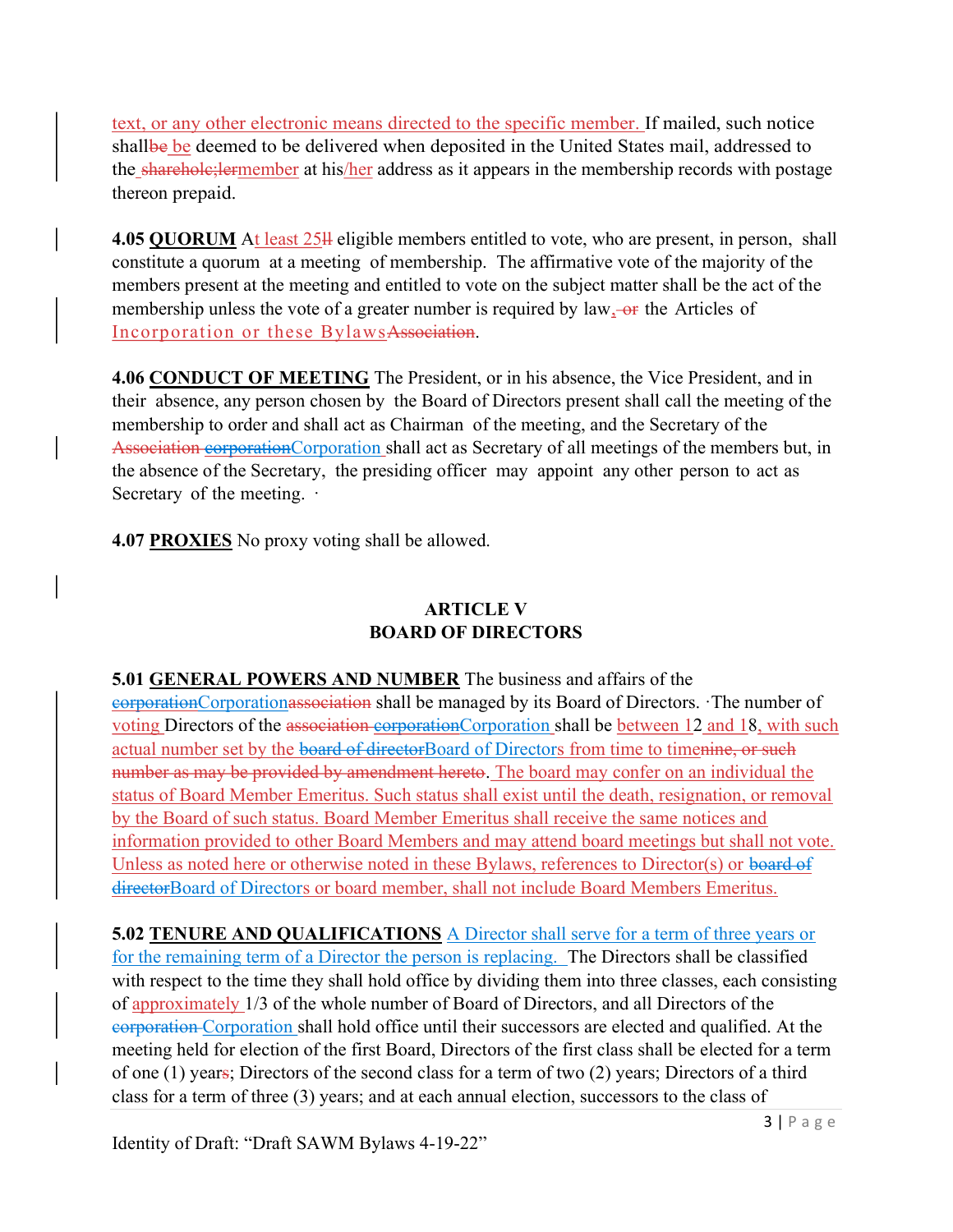Directors whose terms shall expire that year, shall be elected to hold office for a term of three (3) years, so that the term of office of one class of Directors shall expire in each year. The Board of Directors may periodically assign individual directors to one of the three classes so as to maintain an appropriate staggering of the terms of Directors.

A Director may be removed from office by affirmative vote of a majority of the membership at a member meeting at which a quorum is present, entitled to vote for the election of such Director, taken at a meeting of members duly called for that purpose. A Director may resign at any time by filing his written resignation with the Secretary. Directors need not be residents of the State of Wisconsin, but must be members of the corporationCorporation.

5.03 REGULAR MEETINGS A regular meeting of the Board of Directors shall be held without other notice that than this Bylaw, immediately after the annual meeting of members, and each adjourned session thereof. The place of such regular meeting shall be the same as the place of the meeting of members which precedes it, or such other suitable place as may be announced at such meeting of membersshareholders. The Board of Directors may provide, by resolution, the time and place within Shawano County, State of Wisconsin, for the holding of additional regular meetings without other notice than such resolution.

5.04 SPECIAL MEETINGS Special meetings of the Board of Directors may be called by or at the request of the President, Secretary, or any two Directors. The President, Secretary or any two Directors. The individuals President of Secretary calling any special meeting of the Board of Directors may fix any place within Shawano County, the State of Wisconsin, as the place for holding any special meeting of the Board of Directors called by them, and if no other place is fixed, the place of meeting shall be the principal business office of the association Corporation in the State of Wisconsin.

5.05 NOTICE, WAIVER When required to be given, nNotice of a boardeach meeting of the Board of Directors shallmay be given in person, by mail, by text or any other electronic means directed to the specific member. Notice given by written notice may be delivered by oral or written notice delivered personally or mailed to each Director at the address appearing in the corporationCorporationassociation's records. When given,Such notice shall be given at least 48 hours before the time of the meeting. If mailed, such notice shall be deemed to be delivered when deposited in the United States mail so addressed, with postage thereon prepaid. The attendance of a Director at a meeting shall constitute- a waiver of notice of such meeting, except where a director attends  $a_{\tau}$  meeting and objects thereat to the transaction of any business because the meeting is not lawfully called or convened. Neither the business to be transacted at, nor the purpose of, any regular or special meeting of the Board of Directors need be specified in the notice or waiver of notice of such meeting.

5.06 QUORUM Except as otherwise provided by law, or by the Articles of IncorporationAssociation or these Bylaws, a majority of the number of Directors set forth in Section 5.01 then in office shall constitute a quorum for the transaction of business at any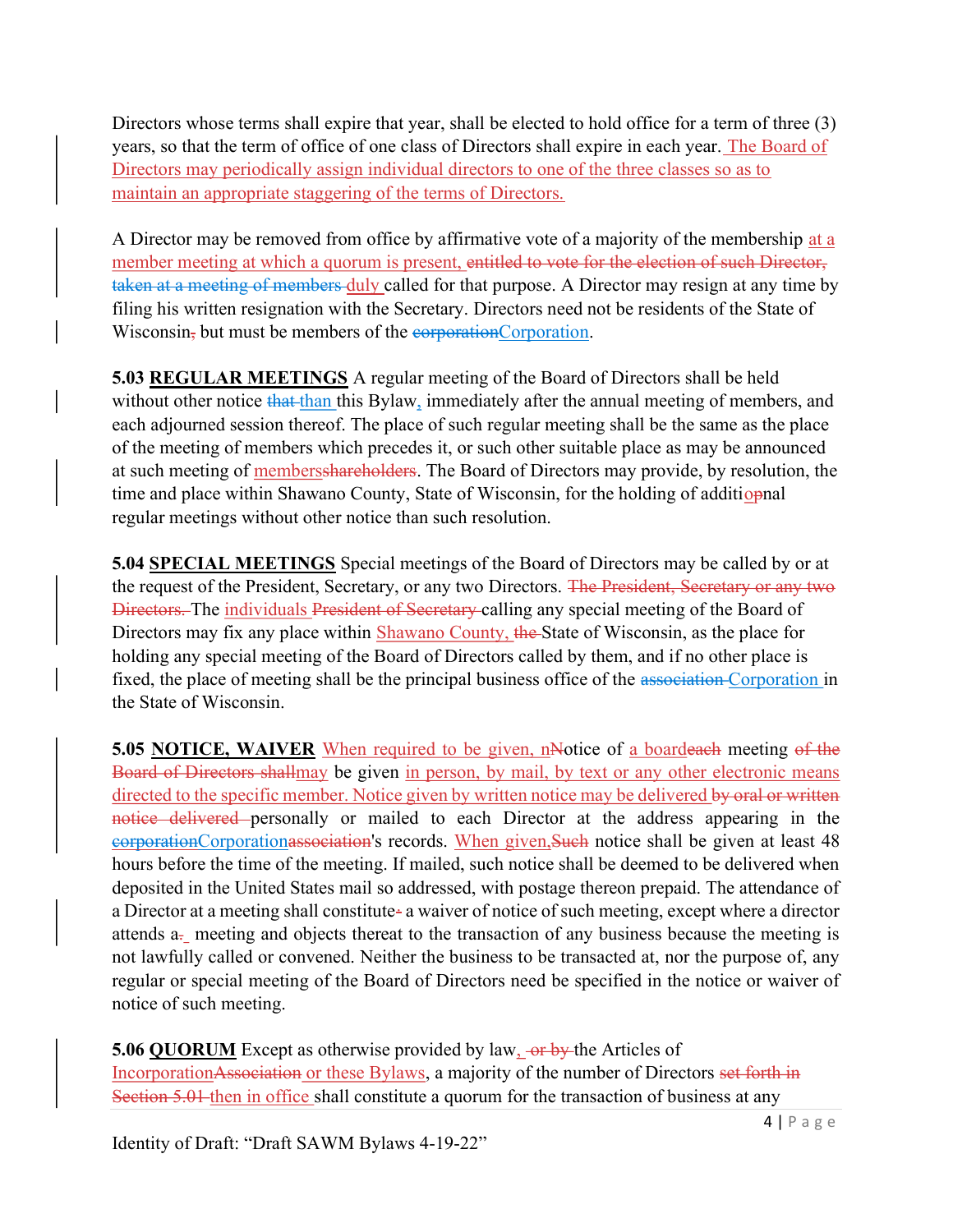meeting of the Board of Directors, but a majority of the Directors present (though less than a quorum) may adjourn the meeting from time to time without further notice.

**5.07 MANNER OF ACTING TUnless otherwise specified by law in the Articles of** Incorporation or these Bylaws, the act he act of the majority of the Directors present at a meeting at which a quorum is present shall be the act of the Board of Directors.

5.08 CONDUCT OF MEETINGS The President, and in his absence, the Vice President, and in their absence, any Director chosen by the Directors present, shall call meetings of the Board of Directors to order and shall act as Chairman of the meeting. The Secretary of the association Corporation shall act as Secretary of all meetings of the Board of Directors, but in the absence of the Secretary, the presiding officer may appoint any Director or other person present to act as Secretary of the meeting.

5.09 **VACANCIES** Any vacancy occurring in the Board of Directors, including a vacancy created by an increase in the number of Directors, may be filled until the next succeeding annual election by the affirmative vote of a majority of the Directors then in office, though less than a quorum of the Board of Directors; provided, that in case of a vacancy created by the removal of a Director by vote of the membership, the membership shall have the right to fill such vacancy at the same meeting or any adjournment thereof.

5.10 PRESUMPTION OF ASSENT A Director of the association who is present at a meeting of the Board of Directors or a committee thereof of which he is a member at which action on any association matter is taken shall be presumed to have assented to the action taken unless his dissent shall be entered in the minutes of the meeting.

# 5.11-COMMITTEES

Committees Generally. Committees are vehicles of the Board of Directors, which are designed to facilitate the actions of the Board. Committees enable the Board of Directors to function more efficiently and effectively. Committees shall meet at the time and place designated by the Chairman. Members of any committee may participate in a meeting of the committee by or through use of any means of communication determined acceptable by the Board of Directors.

Types of Committees. Committees of the Board shall be standing or special. The standing committees are: Education and Communication Committee, Lake Quality and Aquatic Invasive Species Committee, Fishery and Wildlife Committee. Committees shall have the responsibilities and power to act only as stated in these Bylaws or as designated by the Board of Directors. Special committees may be created or terminated at any time upon resolution of by the Board of Directors and shall serve until dissolved by the Board of Directors.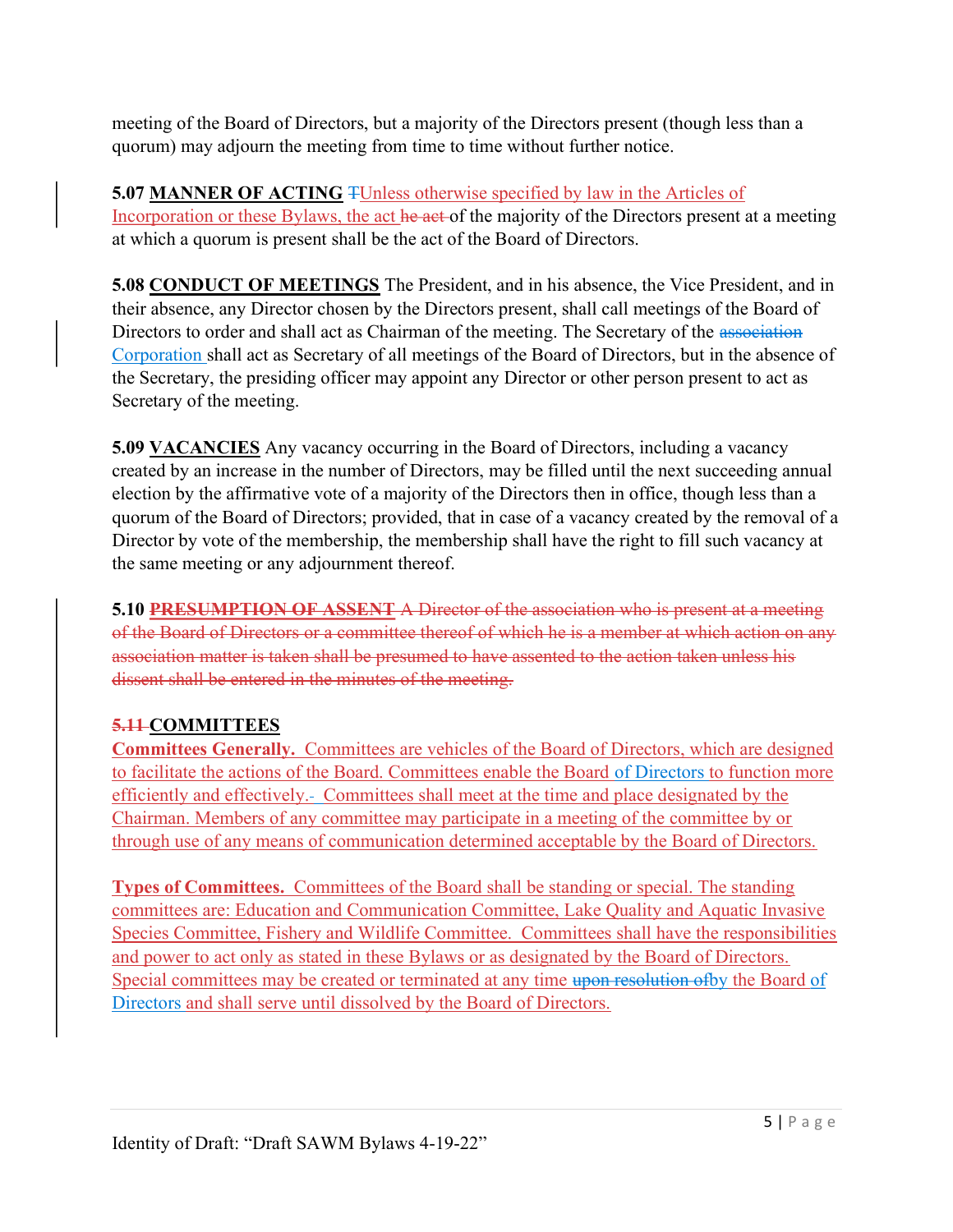Appointments. Unless otherwise provided in these Bylaws, members of committees shall be appointed by the President subject to confirmation or rejection by the Board of Directors. Committees shall consist of not less than three (3) individuals, two of whom shall be members of the board of directorBoard of Directors, but the number of committee members shall be established from time to time by the Board of Directors. Unless otherwise provided in these Bylaws, the Board shall designate one member of the committee as its Chairperson. The committee members shall continue as such until their successors are appointed, or the committee is terminated, or they resign or be removed.

Responsibilities, Authority and Accountability of Committees. Except as otherwise provided, or as specifically determined by the Board of Directors, it shall be the duty of each committee to formulate its findings and recommendations in writing and to report to the Board.

Committee Rules and Procedure. Unless otherwise provided, a majority of the whole committee shall constitute a quorum and the act of the majority of the committee members present at a meeting at which a quorum is present shall be an act of the committee. Each committee shall keep minutes of its meetings and may adopt rules for its own governance which are not inconsistent with these Bylaws or the direction of the Board of Directors.

# Standing Committees.

Education and Communication Committee. The objective of the Education and Communication Committee is to facilitate the outreach function of the Corporation. The committee will inform stakeholders that use, share or benefit from Shawano Lake and it's associated waters about the importance of maintaining it for future generations. The committee is also responsible for recruiting new members and raising operational funding for the organization.

Lake Quality and Aquatic Invasive Species Committee. The objective of the Lake Quality Committee is to sustain healthy and safe Shawano Area Waterways through efforts to enhance, maintain and improve shoreland and aquatic habitat, water quality, safety and navigability. Additional efforts are focused on project and equipment funding, cost analysis, risk assessment, lake treatment strategies and data analysis.

Fishery and Wildlife Committee. The objective of the Fisheries and Wildlife Committee is to sustain healthy fish and wildlife populations that depend on Shawano Lake and its associated waters through projects that enhance maintain and supplement fish and wildlife, andwildlife and maintain shoreland and aquatic habitat and water quality. Members of the committee will include SAWM members and may include representativesinclude representatives from relevant conservation and citizen organizations.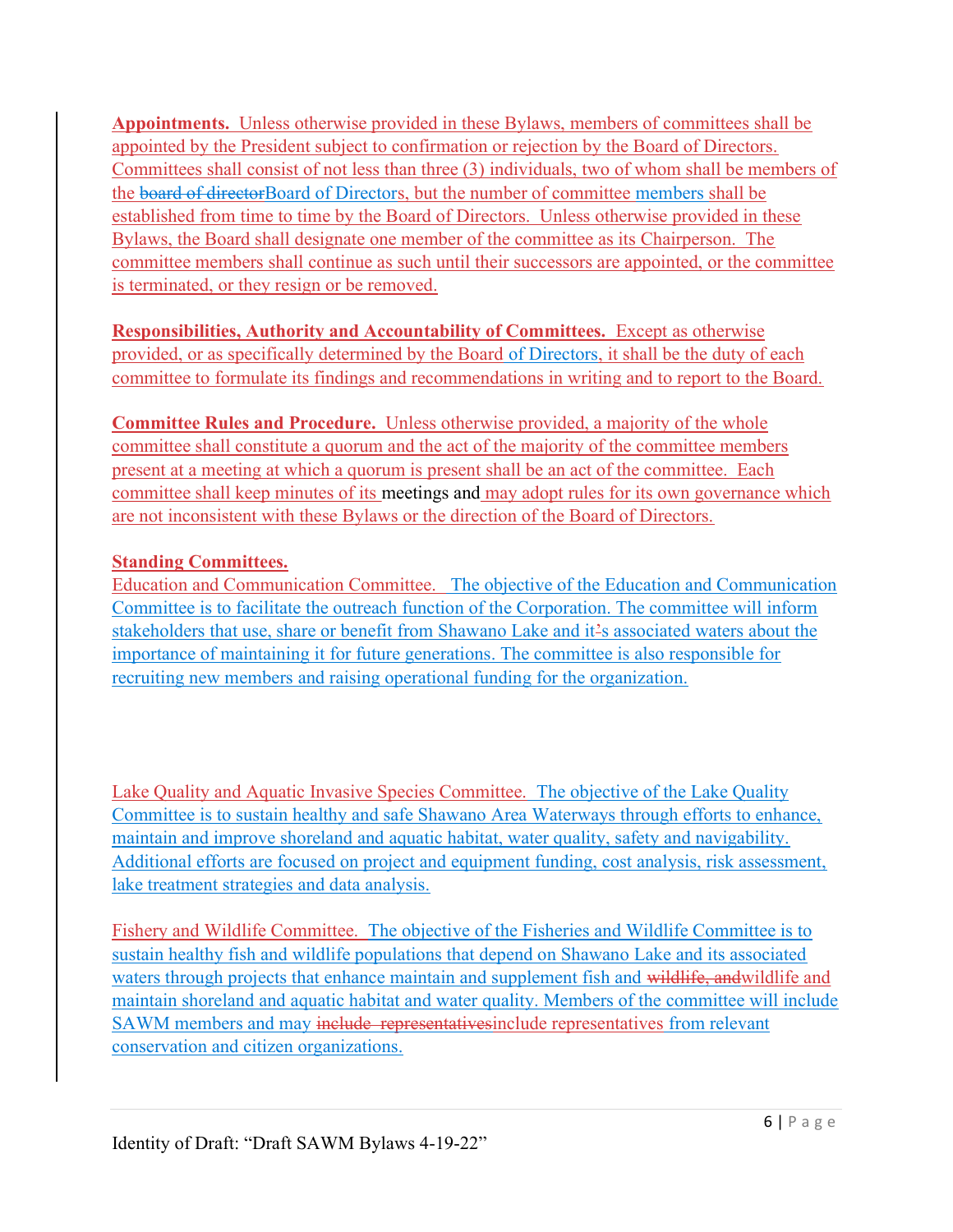The Board of Directors by resolution adopted by the affirmative vote of a majority of the number of Directors set forth in Section 5.01 may designate one or more committees, each committee to consist of two or more Directors elected by the Board of Directors, which to the extent provided in said resolution as initially adopted, and as thereafter supplemented or amended by further resolution . adopted by a like vote, shall have an may exercise, when the Board of Directors is not in session, the powers of the Board of Directors in the management of the business and affairs of the association. The Board of Directors may elect one or more of its members as alternate members of any such committee who may take. the place of any absent member or members at any meeting of such committee, upon request by the President or upon request by the Chairman of such meeting. Each such committee shall fix its own rules governing the conduct of its activities and shall make such reports to the Board of Directors of its activities as the Board of Directors may request.

5.112 UNANIMOUS CONSENT WITHOUT MEETING Any action required or permitted· by the Articles of <u>IncorporationAssociation</u>, these Bylaws, or any provision of law to be taken by the Board of Directors or a committee thereof at a meeting or by resolution may be taken without a meeting if it is a consent-in writting, setting forth<sup>th</sup> the action so taken, and is approved-shall be signed by all of the Directors or members of the committee then in office. Such approval can be evidenced in writing or by any available electronic means.

### ARTICLE VI **OFFICERS**

6.01 NUMBER The principal officers of the association-Corporation shall be a President, Vice President, a SecretarySecretary, and a Treasurer, each of whom shall be elected by the Board of Directors. Such other officers and assistant officers as may be deemed necessary may be elected or appointed by the Board of Directors. Any two or more offices may be held by the same person, except the offices of President and Secretary and the offices of President and Vice President.

6.02 ELECTION AND TERM OF OFFICE The officers of the association Corporation to be elected by the Board of Directors shall be eiectedelected annually by the Board o-f Directors at the first meeting of the Board of Directors held after each annual meeting of the associationCorporation. If the election of officers shall not be held at such meeting, such election shall be held as soon thereafter as conveniently may be. Each officer shall hold office until his/her successor shall have been duly elected or until his/her prior death, resignationresignation, or removal.

**6.03 REMOVAL** Any officer or agent may be removed by the Board of Directors whenever in its judgment the best interests of the association Corporation will be served thereby.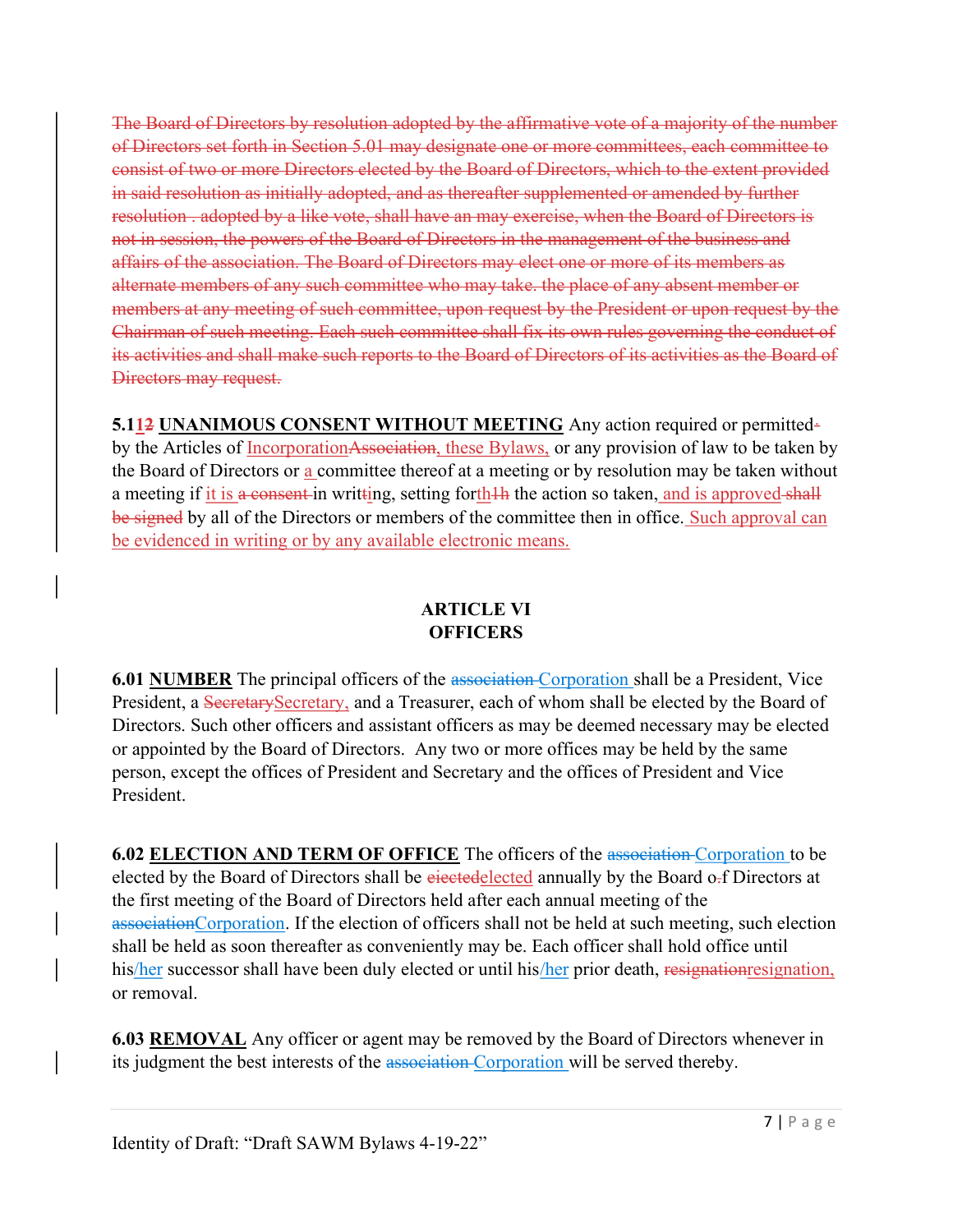6.04 VACANCIES A vacancy in any principal office because of death, resignation, removal, disqualification or otherwise, shall be filled by the Board of Directors for the unexpired portion of the term.

6.05 PRESIDENT The President shall·beshall be the principal executive office of the association Corporation and, subject to the control of the Board of Directors, shall in general supervise and control all ofall the business and affairs of the associationCorporation. He shall have authority, subject to such rules as may be prescribed byapproval of the Board of Directors, to appoint such agents and employees of the association Corporation as he shall deem necessary, to prescribe their powers, duties and compensation, and to delegate authority to them. In generalgeneral, he shall perform all duties incident to the office of President and such other duties as may be prescribed by the Board of Directors from time to time.

6.06 VICE PRESIDENTS In the absence of the President, the Vice President shall perform the duties of the President, and when so acting, shall have all the powers of and be subject to all the restrictions upon the President.

**6.07 SECRETARY** The Secretary shall: (A) Keep keep the minutes of the meetings of the membership and of the Board of Directors in one or more books provided for that purpose; (B) see that all notices are duly given in accordance with the provisions of these Bylaws or as required by law; (C) be custodian of the records and, (D) keep or arrange for the keeping of a list of members and identifying information as required by these Bylaws or the Board of Directorsregister of the post office address of each member which shall be furnished to the Secretary by such membership; (ED) in general perform all duties incident to the office of the Secretary and have such other duties and exercise such authority as from time to time may be delegated or assigned to him by the President or by the Board of Directors.

**6.08 TREASURER** The Treasurer shall: (A)  $\overline{Have}$  have charge and custody of and be responsible for all funds and securities of the Corporationassociation; (B) receive and give receipts for moneys due and payable to the association Corporation from any source whatsoever, and deposit all such moneys in the name of the association Corporation in such banks, trust companiesfinancial institutions determined by the Board of Directors.

# ARTICLE VII LOANS, CHECKS AND DEPOSITS, SPECIAL ASSOCIATION CORPORATION ACTS

7.01 LOANS No indebtedness for borrowed money ·shall be contracted on behalf of the association Corporation and no evidence of such indebtedness shall be issued in its name unless authorized by or under the authority of a resolution of the Board of Directors. Such authorization shall be confined to specific instances.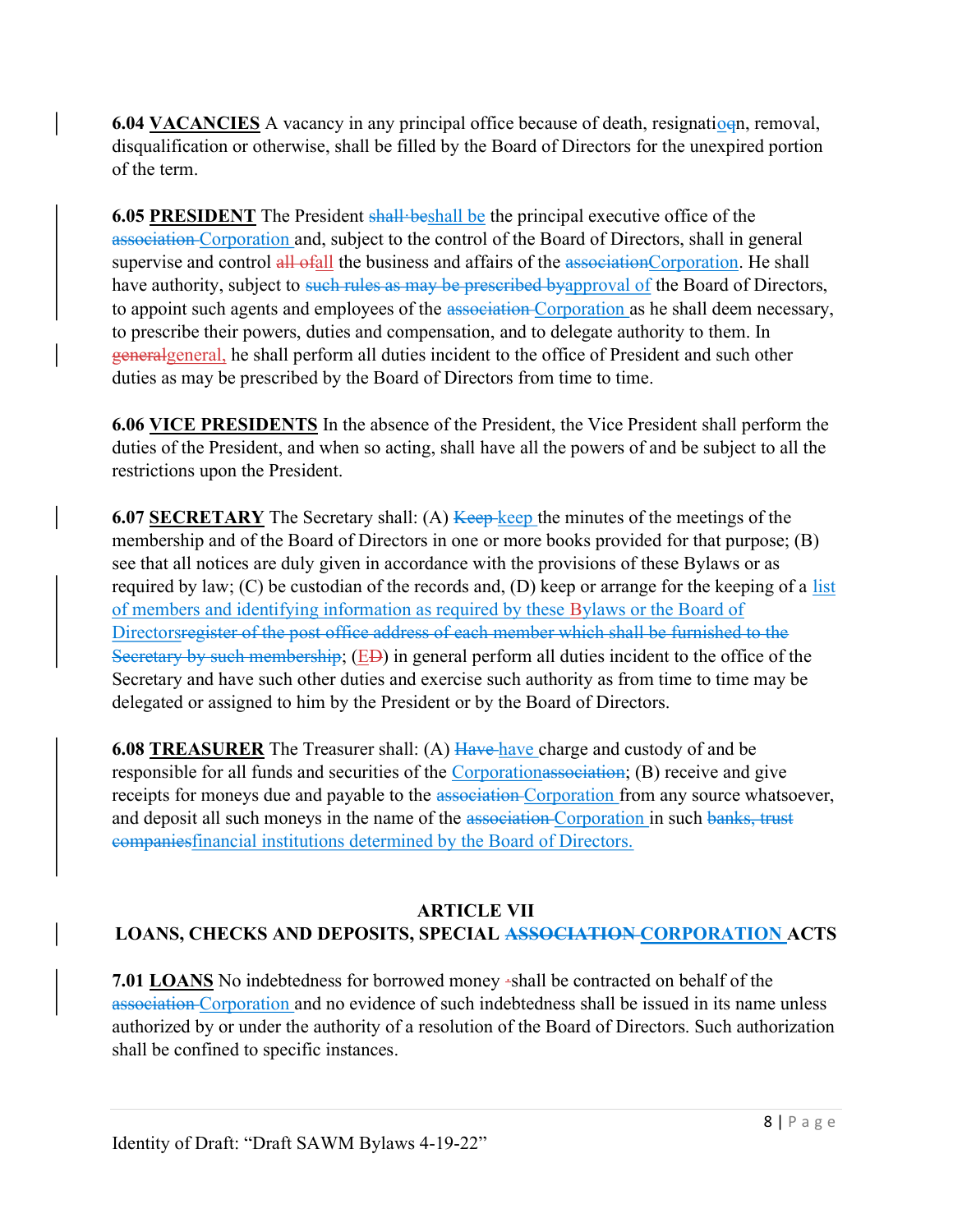7.02 CHECKS, DRAFTS, ETC. All checks, drafts or other orders for the payment of money, notes or other evidence of indebtedness issued in the name of the association Corporation shall be signed by such officer or officers, agent or agents or the association Corporation and in such manner as shall from time to time be determined by or under the authority of a resolution of the Board of Directors.

**7.03 DEPOSITS** All funds of the association Corporation not otherwise employed shall be deposited from time to time to the credit of the association Corporation in such banks, trust companies or other depositariesfinancial institutions as may be selected by or under the authority of a resolution of the Board of Directors.

7.04 COMPENSATION Neither members, board members, nor committee members shall receive any compensation for their services in such capacities, except that by resolution of the Board of Directors, actual out of pocket expenses of attendance, if any, may be allowed for attendance at meetings of the Board.

7.05 FISCAL YEAR The fiscal year of the Corporation shall be from January 1 to December 31 of each and every calendar year.

7.06 CONTRACTS The President and his/her express designees shall be authorized to execute contracts on behalf of the Corporation in accordance with established Board policy or resolution. In addition, the Board may authorize other officers or agents to enter into any contract or execute and deliver any instrument in the name of and on behalf of the Corporation, with such authority being either general or confined to specific instances.

7.07 CORPORATE SEAL The Corporation shall not be required to utilize a corporate seal.

7.08 INDEMNIFICATION Indemnification by the Corporation for its Board members, officers and volunteers shall be as broad as permitted by Wisconsin law governing nonstock corporations in effect at the time the incident leading to the request for indemnification occurs. The right of an individual to receive said indemnification shall be determined by a majority vote of the Board of Directors who are not involved in the incident leading to the request for indemnification. The non-involved Directors shall also have the authority to pay the reasonable expenses as incurred in defense of the action which is the subject of the indemnification request. This indemnification right shall inure to the benefit of the heirs, executors, administratorsadministrators, and personal representatives of such person.

# **ARTICLE VIII** DISSOLUTION

In the event of the dissolution of the Corporation, the Board of Directors, after paying or making provision for the payment of all of the liabilities of the Corporation, shall designate, and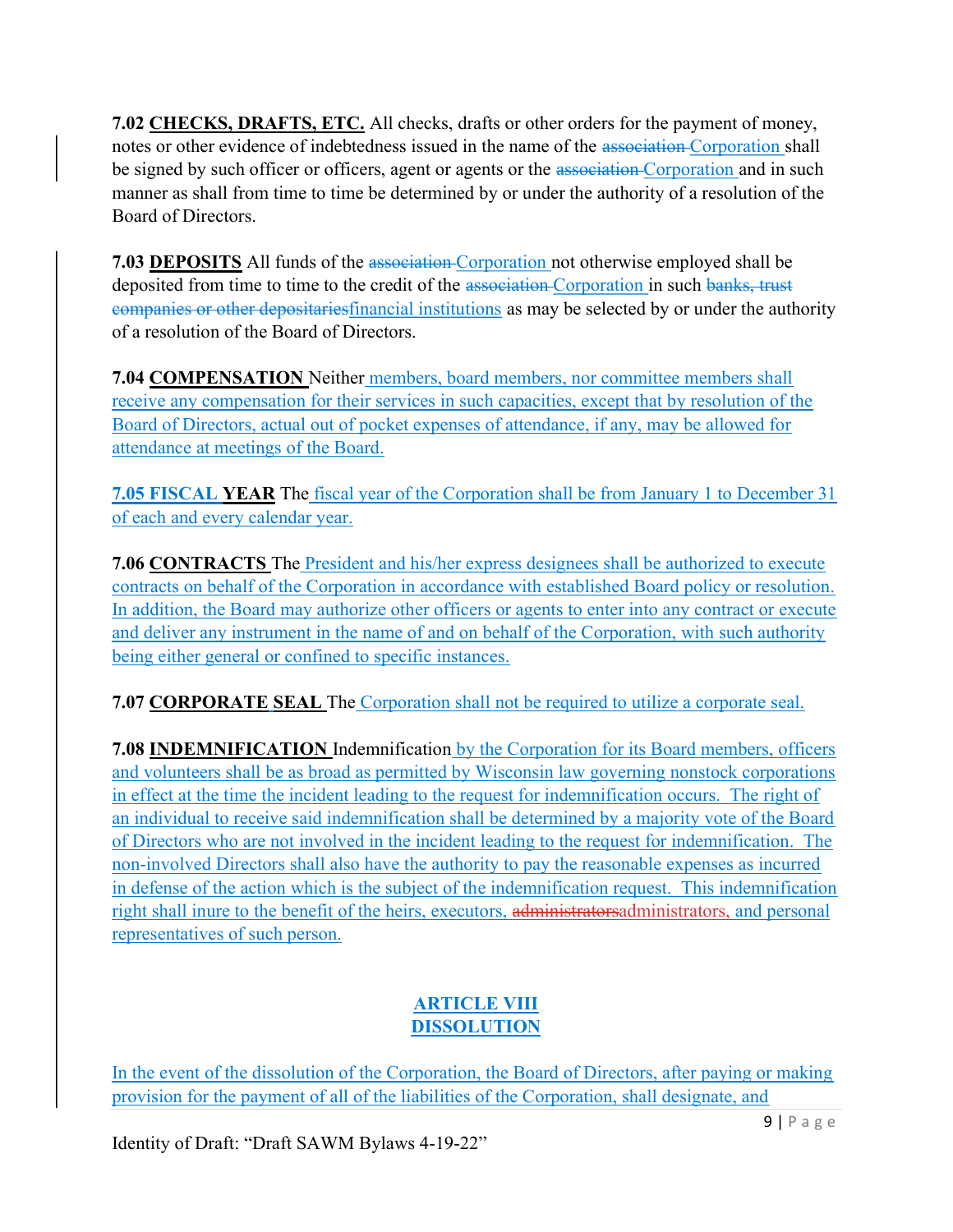distribute all of the remaining assets of the Corporation to an organization or organizations which are operating consistent with the purposes of the Corporation, which organization(s) shall be organized and operated exclusively for charitable, educational or scientific purposes and exempt from taxation under Section 501(a) of the Internal Revenue Code as an organization described in Section  $501(c)(3)$  of the Code or any successor law thereto. Any such assets not so disposed of shall be disposed of by a court of competent jurisdiction of the county in which the principal office of the Corporation is then located provided, however, that the assets are distributed only to an organization or organizations which is/are organized and are operated exclusively for charitable purposes and exempt from taxation under Section 501(a) of the Internal Revenue Code as an organization described in Section  $50I(c)(3)$  of the Code or any successor law thereto.

## ARTICLE IX CONFLICTS OF INTEREST

Any Board member, officer or committee member having a financial interest in any matter being considered by the board or any committee shall make a prompt, full and frank disclosure of such person's interest to the Board or committee prior to itsit considering such matter. Such disclosure shall include any relevant and material facts, known to such person, about the matter which might reasonably be construed to be adverse to the Corporation's interest. The Board or committee to which such disclosure is made shall thereupon determine, by majority vote, whether the disclosure shows that a conflict of interest exists or can reasonably be construed to exist. If a conflict is deemed to exist, such person shall not vote on, nor use personal influence on, or participate (other than to present factual information to or respond to questions) in the discussions and deliberations with respect to such contract or transactions. Such person may be counted in determining the existence of a quorum at any meeting where the contract or transaction is under discussion or is being voted upon. The minutes of the meeting shall reflect the disclosure made, the vote and, where applicable, the abstention from voting and participation, and whether a quorum was present.

#### ARTICLE X **AMENDMENTS**

**10.01 MEMBERSHIP** These **BArticles of Associationbylaws** may be altered, amended or repealed and new Articles may bethen adopted by the membership by affirmative vote of not less than two-thirdshalf of the members present at any duly called annual or special meeting of the membership at which a quorum is present.

8.02 IMPLIED AMENDMENTS Any action taken or authorized by the membership or by the Board of Directors, which would be inconsistent with the Articles of Association then in effect but taken or authorized by affirmative vote of not less than the number of members or the